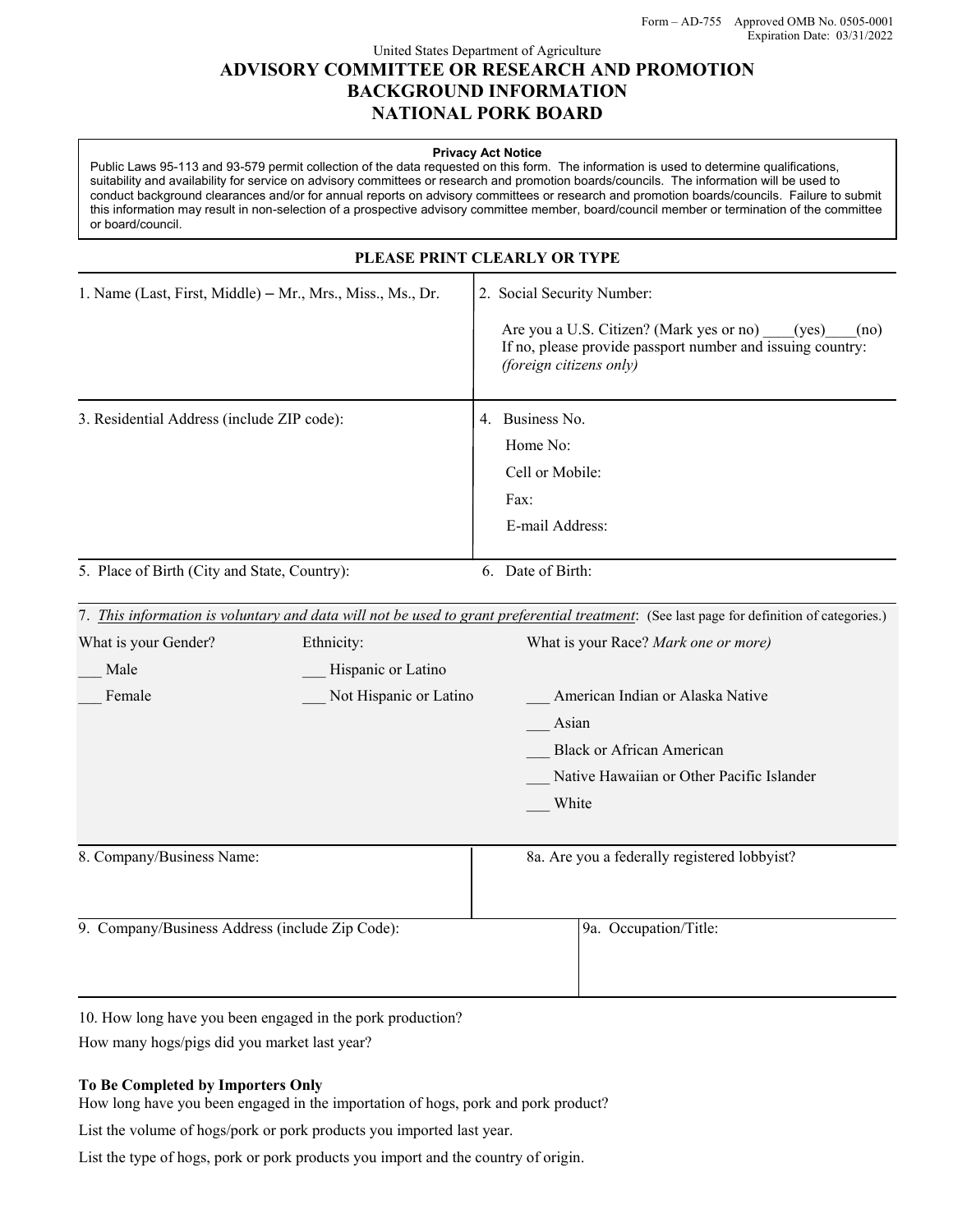10a. If applicable, how long have you been engaged in farming or production, and what is the size of your farming operation. (i.e. List acreage and pounds produced by kind of crop, as well as, kinds and numbers of livestock?)

11. List your business experience. *(Use the Continuation Sheet for additional space to answer.)*

12. List education and any specialized experience. *(Use the Continuation Sheet for additional space to answer.)*

- 13. List applicable farm/handler/producer/importer or co-op member industry organizations (indicate whether a member or officer and how long affiliated).
- 14. List other affiliations and/or service as a community leader that would benefit you in your role as a member of the advisory committee or research and promotion board/council.
- 15. List any Federal advisory committee or board on which you are currently a member and the number of years you have served on that committee or board. (*To be completed by current Advisory Committee Members Only*)
- 16. List sources of income in excess of \$10,000 for the past calendar year from other than your primary employment. List only sources; do not show amounts of income from each source. *(To be completed by Advisory Committee Nominees Only)*

### Not Applicable to R&P Boards

17. Have you ever been convicted of a felony? (A felony is defined as any violation of law punishable by imprisonment of longer than one year). ( ) Yes ( ) No. If yes, please explain on the attached continuation sheet.

 $\bar{a}$  , and the contribution of the contribution of  $\bar{a}$  , and  $\bar{a}$  , and  $\bar{a}$  , and  $\bar{a}$  , and  $\bar{a}$  , and  $\bar{a}$ 

18. As a result of your participation in Federal programs, have any judgments been rendered against you? As a result of participation in any governmental programs relative to the purposes of the advisory committee or research and promotion board/council for which you are a nominee, have any civil or criminal actions been initiated against you? ( ) Yes ( ) No. If yes, please explain on the attached continuation sheet.

19. Name as you would prefer it to appear on official correspondence.

Signature Date Date of the Date of the United States of the Date of the Date of the Date of the Date of the Date of the Date of the Date of the Date of the Date of the Date of the Date of the Date of the Date of the Date o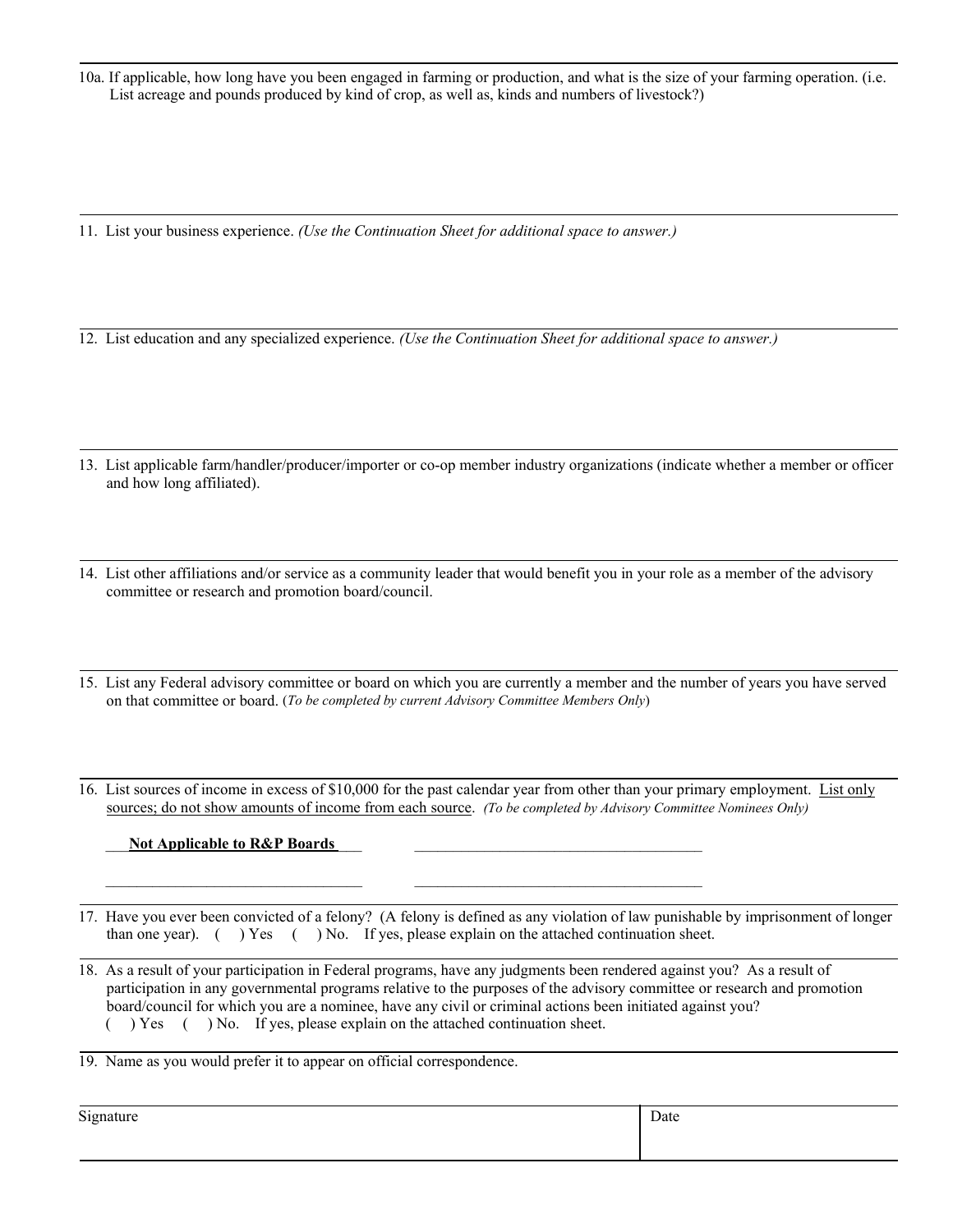#### **Continuation Sheet for Form AD-755**

If you need more space for an answer, use this sheet. Please number each answer to correspond to the number on Form AD-755. When you have completed your answer(s), attach to Form AD-755.

### NATIONAL PORK BOARD

Name (Last, First, Middle)

Last 4 digits of Social Security or Passport Number: